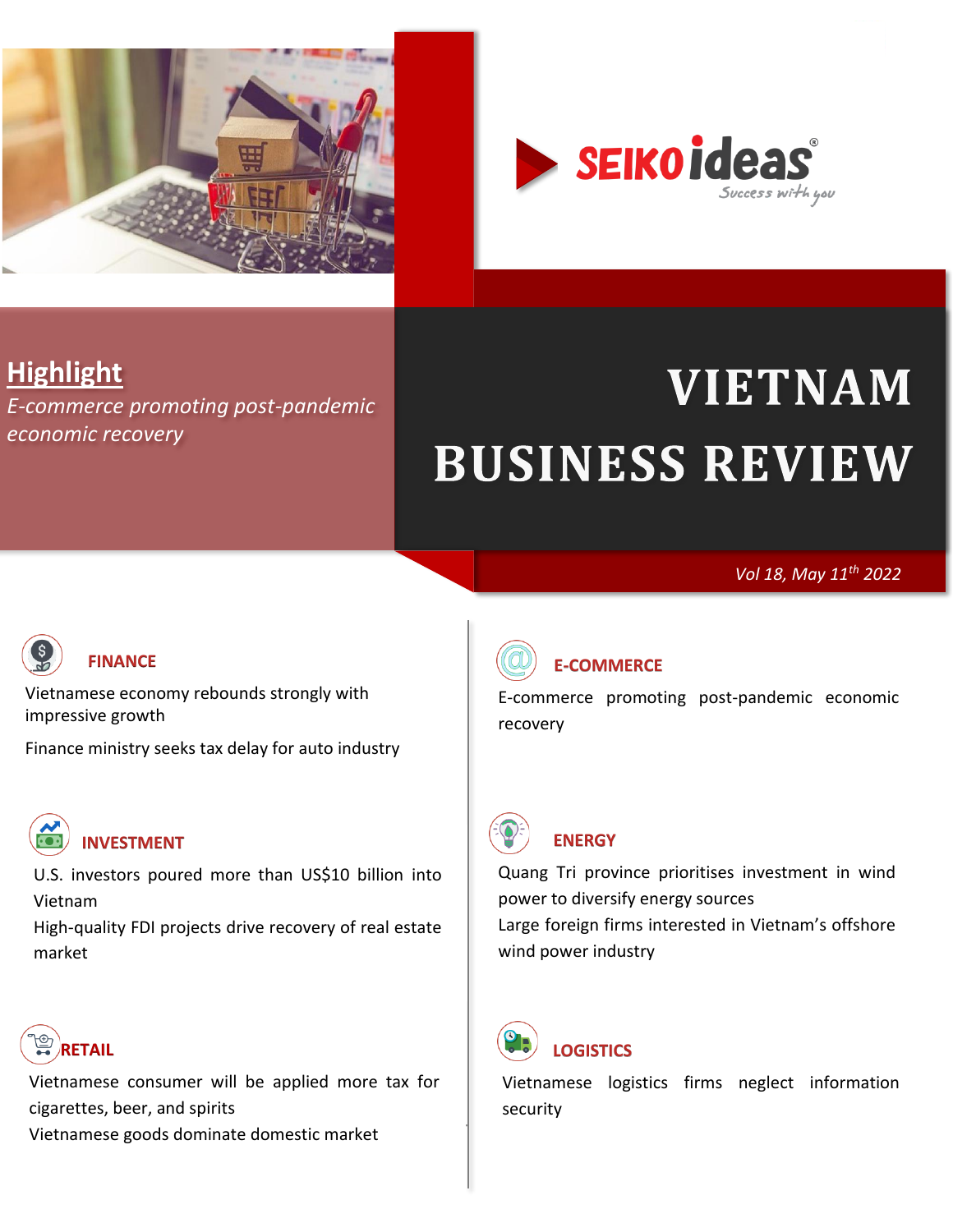

## <span id="page-1-0"></span>**FINANCE**

#### <span id="page-1-1"></span>**Vietnamese economy rebounds strongly with impressive growth**

The Vietnamese economy is rebounding strongly with impressive growth in newly established enterprises, industrial production and export-import, but is still faced with quite a few challenges and difficulties.



According to a report by the Ministry of Planning and Investment, the Vietnamese economy continued to recover in April on top of the momentum recorded in the first quarter of 2022. Specifically, industrial production rose 2% from the previous month and 9.4% over the same month last year. Overall industrial production grew 7.5% in the first four months of 2022 while manufacturing expanded by 11.3%. The number of workers in factories also rose 1.3% month on month and 3.9% from a year earlier.

Total retail sales and consumer services in April climbed 12.1%, which translated into a 6.5% rise for the four months. Exports during January-April went up 16.4% while imports rose 15.7%, with a trade surplus of 2.5 billion USD.

Tourism saw a strong recovery as international arrivals in April rose more than twofold compared to March and over fivefold compared to the same month last year. Disbursement of foreign direct investment was estimated at 5.92 billion USD, the highest figure since 2018.

Notably, the number of new enterprises in the first four months of 2022 rose by 12.3%, while those returning to business soared by 60.6%. Total additional capital rose by 39.4%.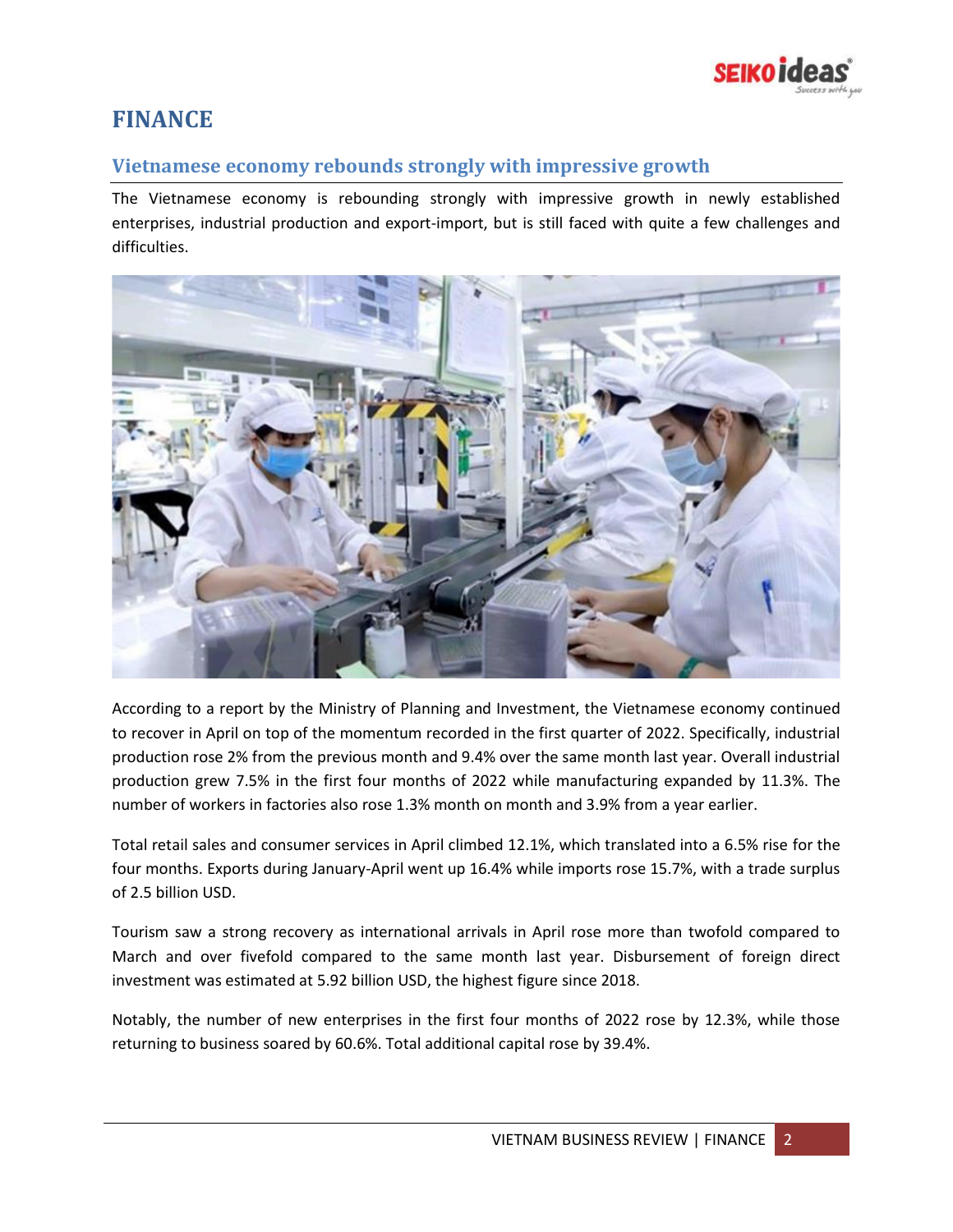

Macroeconomic stability continued to be maintained and inflation was kept in check although Vietnam was facing considerable pressure. The consumer price index during the January-April period rose by 2.64% year on year.

Despite such impressive results, the Vietnamese economy is still facing various challenges due to the complex global situation, inflationary pressure, rising oil prices and supply chain disruptions, said Minister of Planning and Investment Nguyen Chi Dung.

He emphasised that Vietnam's economic recovery is positive but has not met expectations, adding that it will take time for some sectors to recover while the implementation of support policies is slow.

At the April meeting of the Government, Prime Minister Pham Minh Chinh asked for support policies to be implemented quickly and effectively so that people and enterprises can truly enjoy their benefits, helping to improve the business climate and enhance the people's welfare.

He called for close monitoring of global economic developments, especially inflation and prices of fuels and strategic materials to make accurate forecasts and take prompt response measures.

In addition, the Government requested localities to take bold actions to accelerate the disbursement of public investment and establish working groups to remove barriers facing key projects in 2022. They also need to expedite the roadmap for cutting and simplifying administrative procedures and improving the business climate. NDO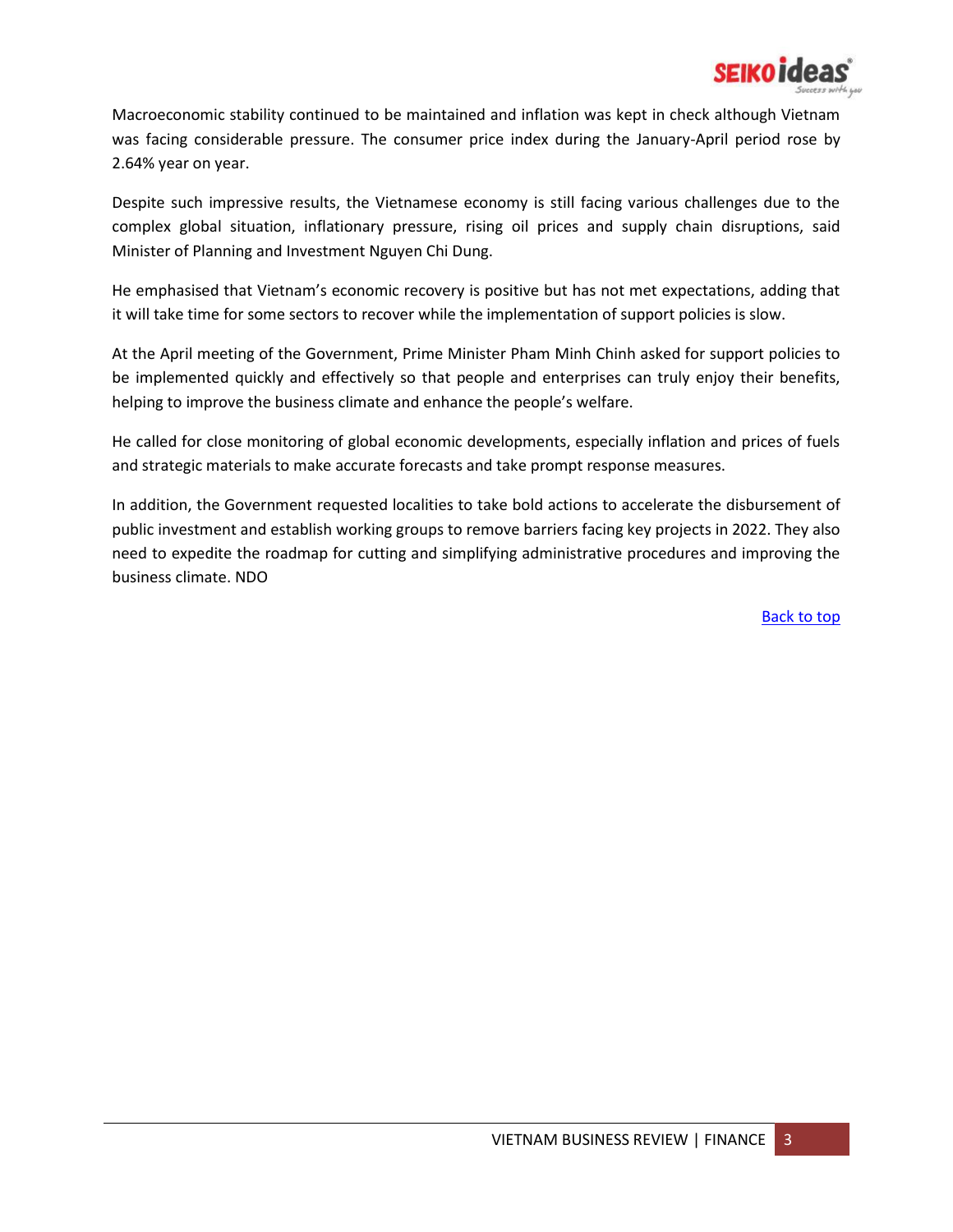

#### <span id="page-3-0"></span>**Finance ministry seeks tax delay for auto industry**

The Ministry of Finance wants special consumption tax payable by auto companies to be deferred by up to four months to help them recover from the impact of Covid-19.



The tax for June-September, worth a total of VND20 trillion (\$871 million), can be paid on November 20.

If the government approves the ministry proposal, auto manufacturers will get extra time to pay the tax for a third straight year. The ministry said last year auto manufacturers saw sales plunge due to social distancing restrictions and also struggled with a shortage of semiconductors.

Though the tax delay goes against Vietnam's international commitments, the ministry said it is needed to help businesses overcome difficulties. Many countries have done the same to help their manufacturers recover, and Vietnam is unlikely to be sued for it, the ministry added.

Auto sales in Vietnam last year dropped 3 percent from 2020 to 383,444 units, according to data from data from the Vietnam Automobile Manufacturers Association (VAMA), TC Motor and VinFast.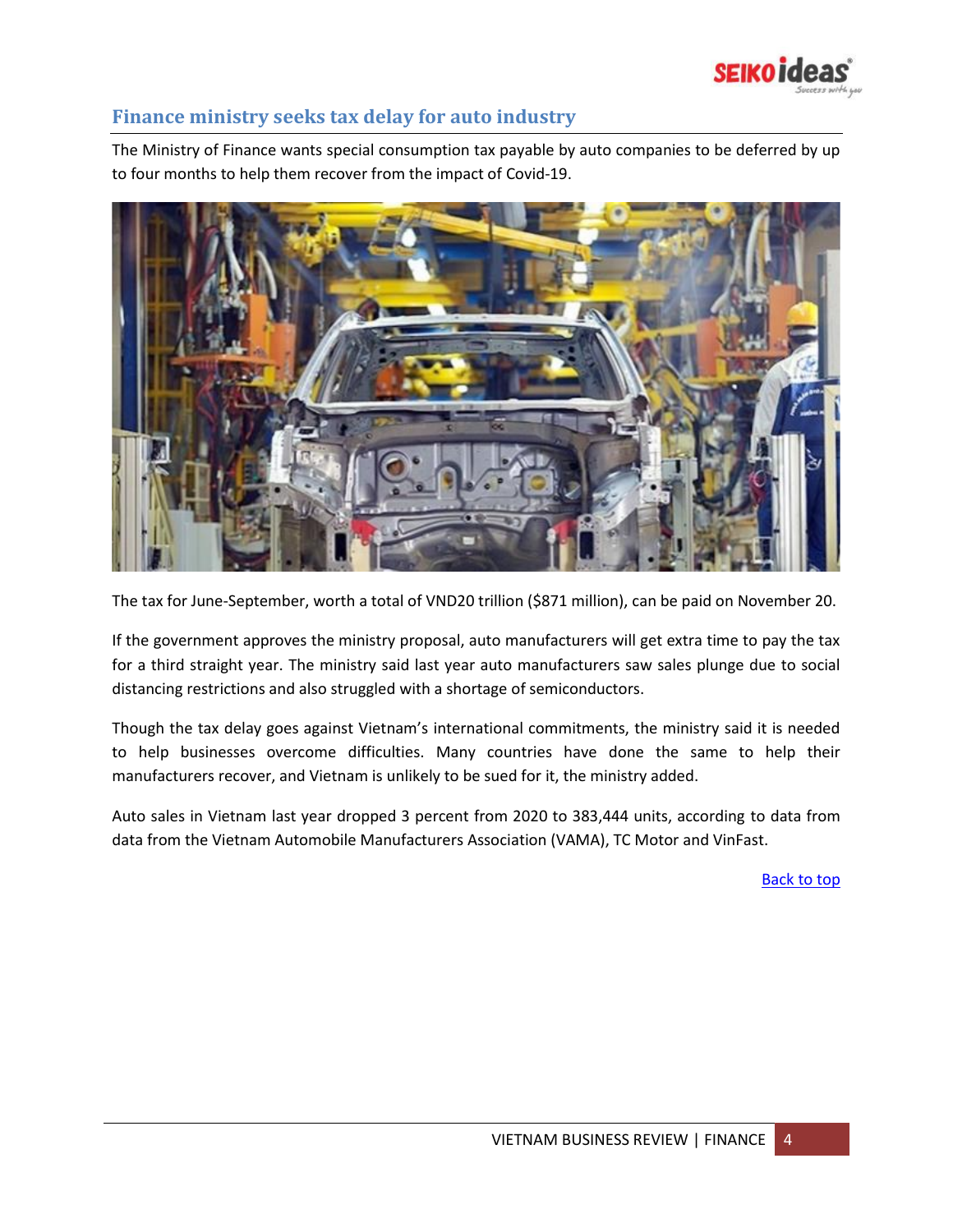

## <span id="page-4-0"></span>**E-COMMERCE**

#### <span id="page-4-1"></span>**E-commerce promoting post-pandemic economic recovery**

The Vietnam Online Business Forum (VOBF) 2022 was held by the Vietnam E-Commerce Association (VECOM) in Ho Chi Minh City on May 10, focusing discussions on e-commerce's role in promoting postpandemic economic development.

VECOM Chairman Nguyen Ngoc Dung said that along with looking into signs of global recovery, the



resumption of global connections, motivation and future technology of e-commerce, participants provided information on new and outstanding technological solutions and trends, market potential, and new populations and regulations.

The impact of the COVID-19 pandemic has fueled the growth of e-commerce in many countries, including Vietnam, said Dung, adding that in the first quarter of

2022, Vietnam saw good signs of GDP growth, which is expected to continue in the time to come.

Meanwhile, Nguyen Tan Vuong, Director of Retail Measurement Services at Nielsen Vietnam, said that decisive factors promoting online shopping is good price, promotion and delivery time. Alongside, comments from users and the prestige of the trademark also among the factors affecting consumers' shopping decision, he added.

He advised e-commerce platforms to thoroughly understand customers' demands and trends and held that omni-channel shopping will still dominate the retail market and businesses need to continue to improve their competitiveness to optimise the customer's shopping journey to ensure convenience, selectivity and interaction.

Pham Thi Quynh Trang, trade director of Lazada Vietnam, said that e-commerce is one of the channels that help businesses speed up digital transformation and develop business operation in the current situation.

Some experts held that high market potential will help e-commerce continue to expand and contribute to post-pandemic economic recovery. Meanwhile, the number of enterprises investing in digital transformation, e-commerce and online business is rising, they noted.

According to a global e-commerce report in the first half of 2022 by Metric.vn, Vietnam has become the second largest e-commerce market in Southeast Asia, only after Indonesia. It pointed out that products with the price of 200,000 VND (8.71 USD)-5 million VND (217.83 USD) are the easiest to be sold on ecommerce platforms, while consumers tend to buy products with higher values and long-term warranty directly at shops and showrooms. VNA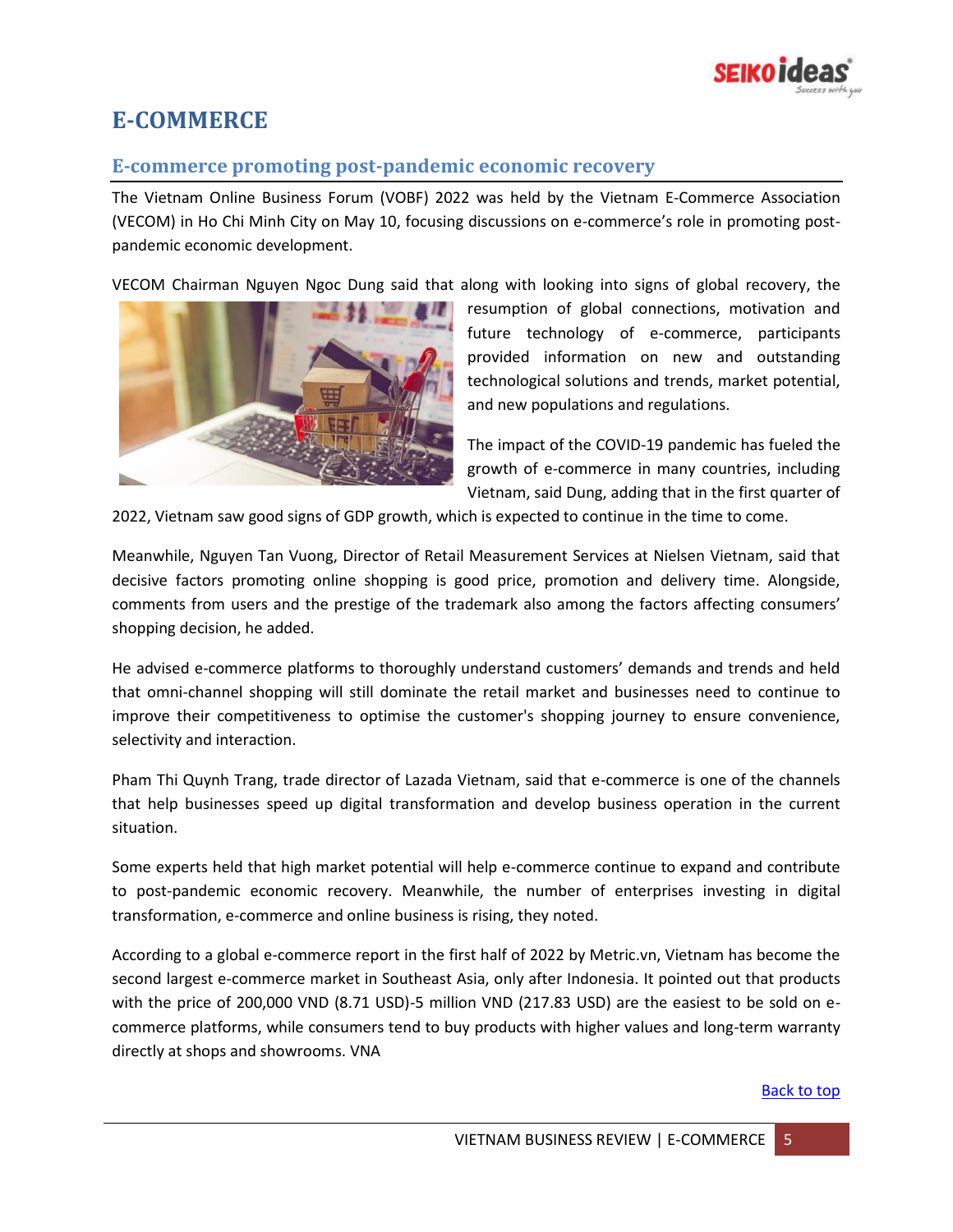

## <span id="page-5-0"></span>**ENERGY**

### <span id="page-5-1"></span>**Quang Tri province prioritises investment in wind power to diversify energy sources**

The central province of Quang Tri is striving to attract investment in the field of renewable energy, especially wind power, to turn the locality into an energy hub by 2030.



The province's western mountainous region has favourable conditions for wind power development with an average wind speed of 6-8 metres per second and vast terrain.

The number of wind power projects carried out in Quang Tri province increased dramatically last year. Specifically, it has 17 more projects in operation, bringing the total number of commercial wind power

projects to 19 with a total capacity of over 671 MW. Another 12 projects are under construction this year.

The potential to attract investment in wind power in Quang Tri is still very large. In addition to 31 wind power projects that have been put into operation and are under construction, it has 53 projects that have been submitted to the Ministry of Industry and Trade for consideration.

In March, the provincial People's Committee gave the green light to the Infrastructure and Transport Investment Construction Joint Stock Company to conduct a survey and submit documents relating to the planning of the Intracom offshore wind project.

The project will have a capacity of 1,000MW and a total investment of 72 trillion VND (3.1 billion USD).

Current wind power plants also create spillovers to other fields. Tours have been set up to attract more visitors to the province, and roads have been upgraded to both serve wind power plants and connect communes in mountainous border areas.

Vo Van Hung, Chairman of the provincial People's Committee, said attracting investment in wind power will bring great economic benefits, adding that 1 MW of wind power would contribute 600-800 million VND to the local budget each year. It also has less impact on the environment, he said. Recently, the province has used 148 hectares of forest to build wind power projects. Out of a total of 1,800 hectares of land planned by the province for energy investment, 439 hectares are for wind power, he said.

The provincial authority has approved an assessment of the impacts of wind power projects on the environment, natural resources, and socio-economic conditions for the 2021-2025 period, with a vision to 2030. VIR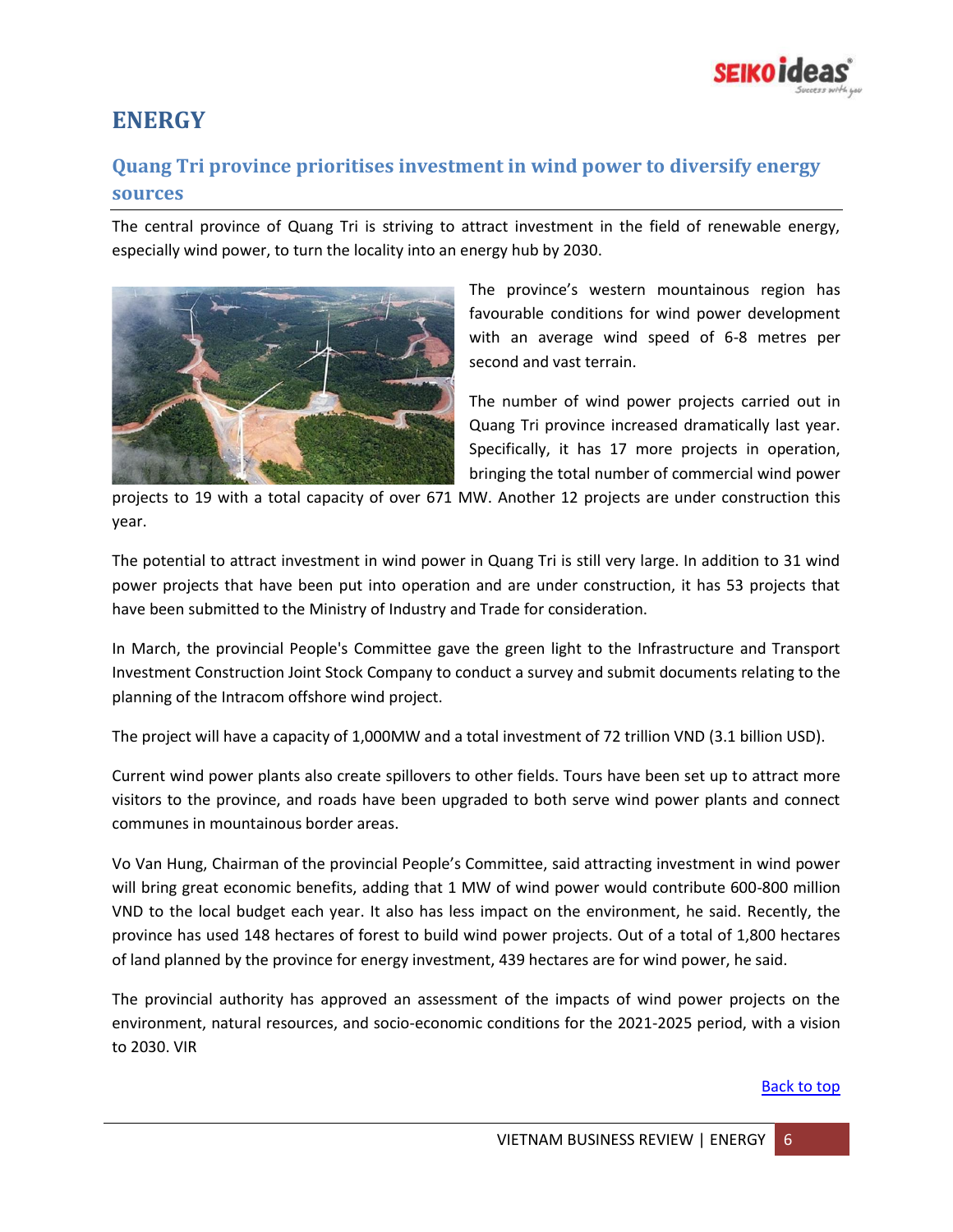

#### <span id="page-6-0"></span>**Large foreign firms interested in Vietnam's offshore wind power industry**

Some major businesses from Denmark and Norway have expressed an interest in developing offshore wind power during recent meetings with officials of the Ministry of Industry and Trade (MoIT).

At the 26th United Nations Conference on Climate Change (COP26) held in the UK last November,



Vietnam committed to achieve net zero emissions by 2050. Talking to Danish Chargé d'Affaires, a.i. Troels Jakobsen and Executive Vice President and CEO of the Orsted group Martin Neubert last week, Minister Nguyễn Hồng Diên said offshore wind power development was highly significant since it could be combined with the realisation of socioeconomic growth, energy security, and industrialisation targets towards low-carbon emissions and net zero emissions by 2050.

He expressed his hope that Orsted, which is the world's biggest offshore wind power developer, would share its experience in this field so as to help Vietnam carry out effective energy transition projects that suit local development demand. Neubert said his group viewed Vietnam as a new and also important market. It opened an office in the country in December 2020 with the hope of making more concrete contributions to the formation of an offshore wind power industry in Vietnam.

The firm was building a plan on launching the industry in Vietnam through two projects it was implementing in co-ordination with T&T Group, he went on, noting that through its concrete activities and objectives, Orsted hopes to accompany the Vietnamese Government during the realisation of the COP26 commitments. Equinor, a large energy business of Norway, also showed its attention to the local sector.

Addressing a working session with Deputy Minister Đặng Hoàng An, an Equinor official said it had opened a representative office in Hà Nội, which affirmed Norway's readiness and determination to contribute to Vietnam's offshore wind power development, green transition, and implementation of the commitments in the Paris Agreement on climate change and at COP26. Equinor recently co-operated with the MoIT to study the development of an offshore wind power supply chain. This study's results were handed over to the MoIT in October 2021. In March 2021, it also signed a memorandum of understanding with the Vietnam Oil and Gas Group (PetroVietnam) to assess the feasibility of cooperation in developing offshore wind power and renewable energy.

In the draft National Power Development Plan VIII, Vietnam looks to develop 16,121 MW of onshore and inshore wind power, along with about 7,000 MW of offshore by 2030. Wind power is set to make up 15.8 per cent of the capacity of the electricity generation system, including 4.8 per cent from offshore wind power. VNS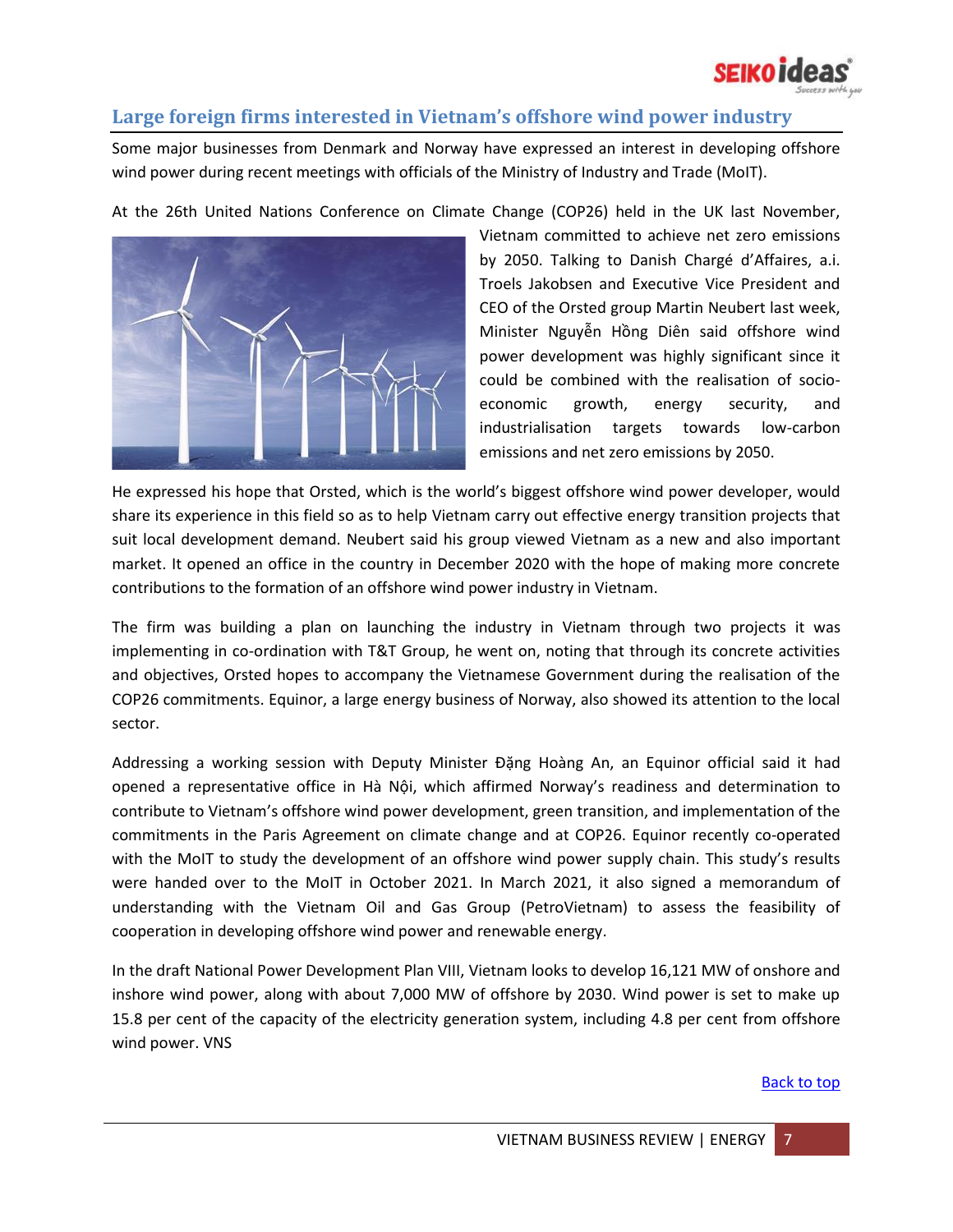

## <span id="page-7-0"></span>**RETAIL**

#### <span id="page-7-1"></span>**Vietnamese consumer will be applied more tax for cigarettes, beer, and spirits**

Cigarettes, beer, and spirits in Vietnam will be subject to an increased special consumption tax (SCT) aiming to improve community health and tackle the national budget deficit as part of a comprehensive tax reform strategy for 2030.



One of the measures governments can take to reduce alcohol and tobacco consumption is to raise the special consumption tax (SCT), just as in many Western and Northern European countries

With Decision No.508/D-TTg approving the Strategy for Tax System Reform to 2030, which was approved on April 23, the government will develop a road map to increase the SCT on tobacco, beer, and alcoholic products to limit production and consumption and meet international commitments, as well as review and adjust excise tax rates on several commodity items to suit socioeconomic conditions.

Alcohol and tobacco taxes have long been a reliable and major source of revenue for many governments. Much emphasis has been dedicated to how such levies might be utilised to achieve public health goals by lowering the consumption of certain items with negative health and social consequences. One of the measures governments can take to reduce alcohol and tobacco consumption is to raise the SCT, just as in many Western and Northern European countries.

In Vietnam, alcoholic beverages are currently subject to an SCT of 65 per cent, increased from 50 in 2018, while the SCT on tobacco stands at 75 per cent as of 2019.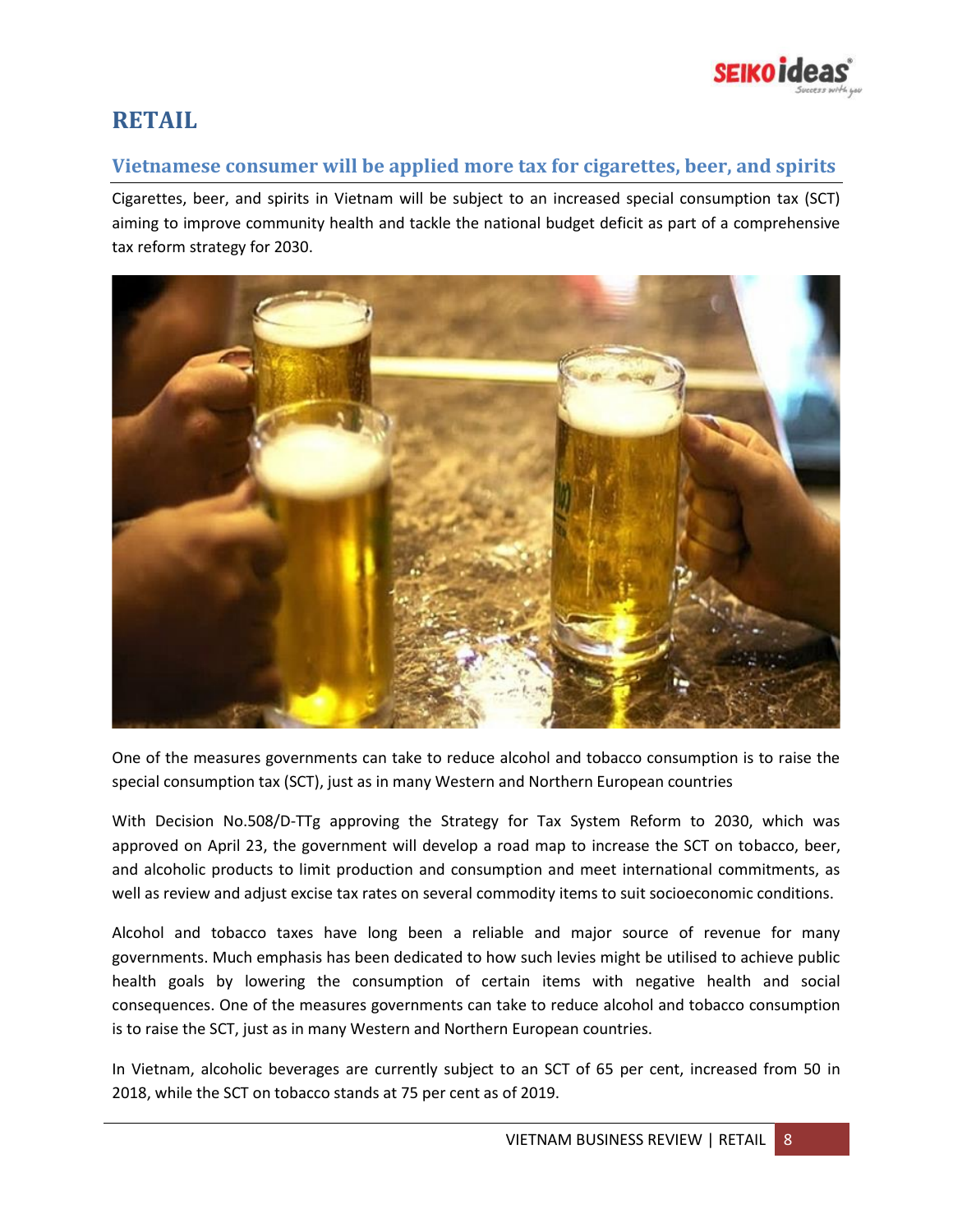

Like in many countries, the introduction of a heavier SCT generates two sides of the debate. Private businesses have profit incentives, actively pushing for more alcohol use. However, it is in the public interest to avoid and minimise damage from alcohol consumption, as well as to reduce and prevent alcohol and tobacco usage in general.

Earlier this year, Le Hoang Anh, a member of the general secretary of the National Assembly, raised his voice in favour of the SCT rise, saying that the tax must be raised to curb cheap cigarettes, alcohol, and beer.

Smoking rates in Vietnam are one of the highest in the world according to the World Health Organization (WHO), while in recent years, Vietnam's alcohol consumption, particularly beer consumption, has risen dramatically. Vietnam is Asia's third-largest beer drinker, with volumes increasing by an average of 6.6 per cent over the previous six years, compared to the global growth rate of 0.2 per cent.

According to Anh, this is the time to consider increasing taxes on products that need to be limited, while ensuring people's health, increasing budget revenue, and reducing other damage and social consequences.

Some National Assembly deputies also called for an increased SCT on cigarettes, to up to 85 per cent, saying that there are about 15 million Vietnamese smokers, spending about \$1.34 billion on this product a year. Meanwhile, the medical cost of tobacco-related diseases reached \$1.04 billion. Therefore, further discussions will focus on clarifying the interests of the involved parties before deciding on how much to increase the tax.

According to WHO's report released in February, taxation on alcohol should be considered a health measure and not purely an economic instrument. The WHO stated that there is consensus among many of its member states to follow the recommendation of a minimum of 75 per cent tax share of the retail price of tobacco, a goal that has already been achieved by more than half of the 53 countries. VIR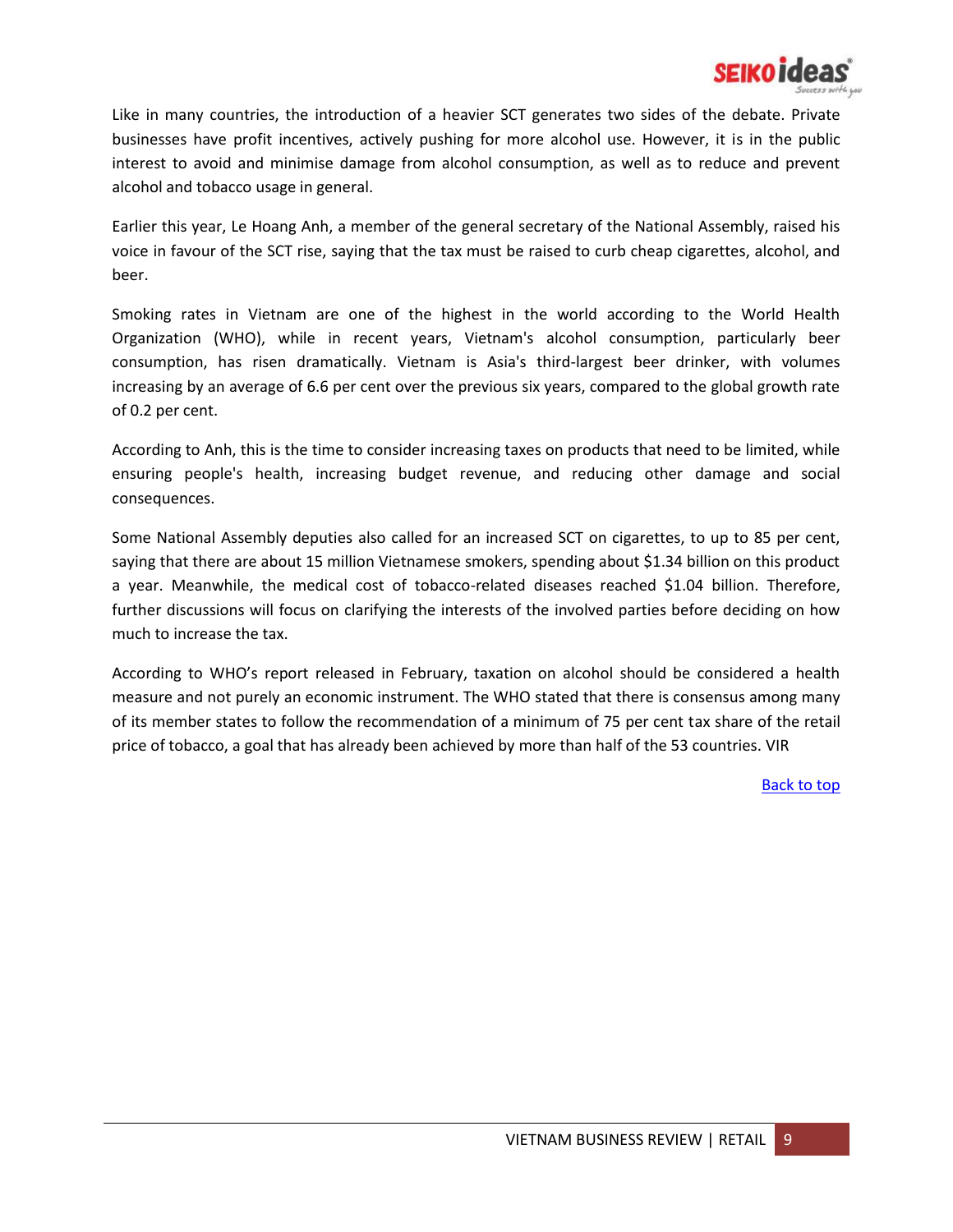

#### <span id="page-9-0"></span>**Vietnamese goods dominate domestic market**

More and more city residents are accepting the message to give priority to Vietnamese goods, which dominate sales at supermarket systems now, a senior official says.

Nguyen Ho Hai, deputy secretary of the HCM City Party Committee and head of the "Vietnamese people give priority to using Vietnamese goods" campaign's steering committee, said this at a review conference held last week. He said that amidst the harsh impacts of the COVID-19 pandemic, the city had made efforts last year to stabilise the market and strengthen links with provinces and cities across the country to have reputed, quality Vietnamese goods reach consumers.

Association of the campaign with the city's 2021-2022 market stabilisation programme in 2021-2022 helped balance supply and demand and contributed to boosting the profile of Vietnamese goods, he said.

The city also implemented trade promotion activities effectively, thereby expanding the distribution network of locally-made products and promoting consumption of agricultural products that faced export difficulties as a result of the pandemic, he added. Mr. Hai asserted that the campaign has significantly oriented consumption habits towards Vietnamese goods. Domestically produced goods account for 80- 90 per cent of goods sold in supermarket systems compared to 60-70 per cent 5-10 years ago, the conference heard. Nguyen Thi Bich Van, head of communications at Central Retail Vietnam, said the percentage of Vietnamese products in its retail system (including GO!, Big C and Tops Market supermarket chains) was above 90 per cent. The retailer has consistently implemented "the livelihood for the community" and other programmes that support signature products of villages, communes and localities to meet standard requirements so that they can enter its retail chains, she said.

Similarly, Le Truong Son, deputy general director of Saigon Co.op, said the percentage of Vietnamese goods in its retail systems, including Co.opmart, Co.opXtra, Co.op Food, and others, has been maintained at over 90 per cent for many years. Mr. Hai said that given unpredictable developments in the world and the country this year, State agencies at all levels should strengthen their roles in promoting the campaign. Trade promotion programmes need to become more diverse to further enhance business-to-business and business-to-customer connections, foster links between distributors and producers, and between the city and other localities to ensure stable supply chains, he added.

Ly Kim Chi, chairwoman of the Food and Foodstuff Association of HCM City, suggested that to improve the campaign's efficiency, the city should step up dissemination and make it more regular instead of doing it at specific times in a year.

To encourage more local consumers to opt for Vietnamese goods, businesses need to further improve product design and quality up to international standards, achieving equality between the quality of good produced for export and domestic consumption, other speakers said at the conference. Businesses must continuously innovate to adapt to consumer habits, they added. The conference honoured several collectives and individuals for their active contribution to the campaign. VNS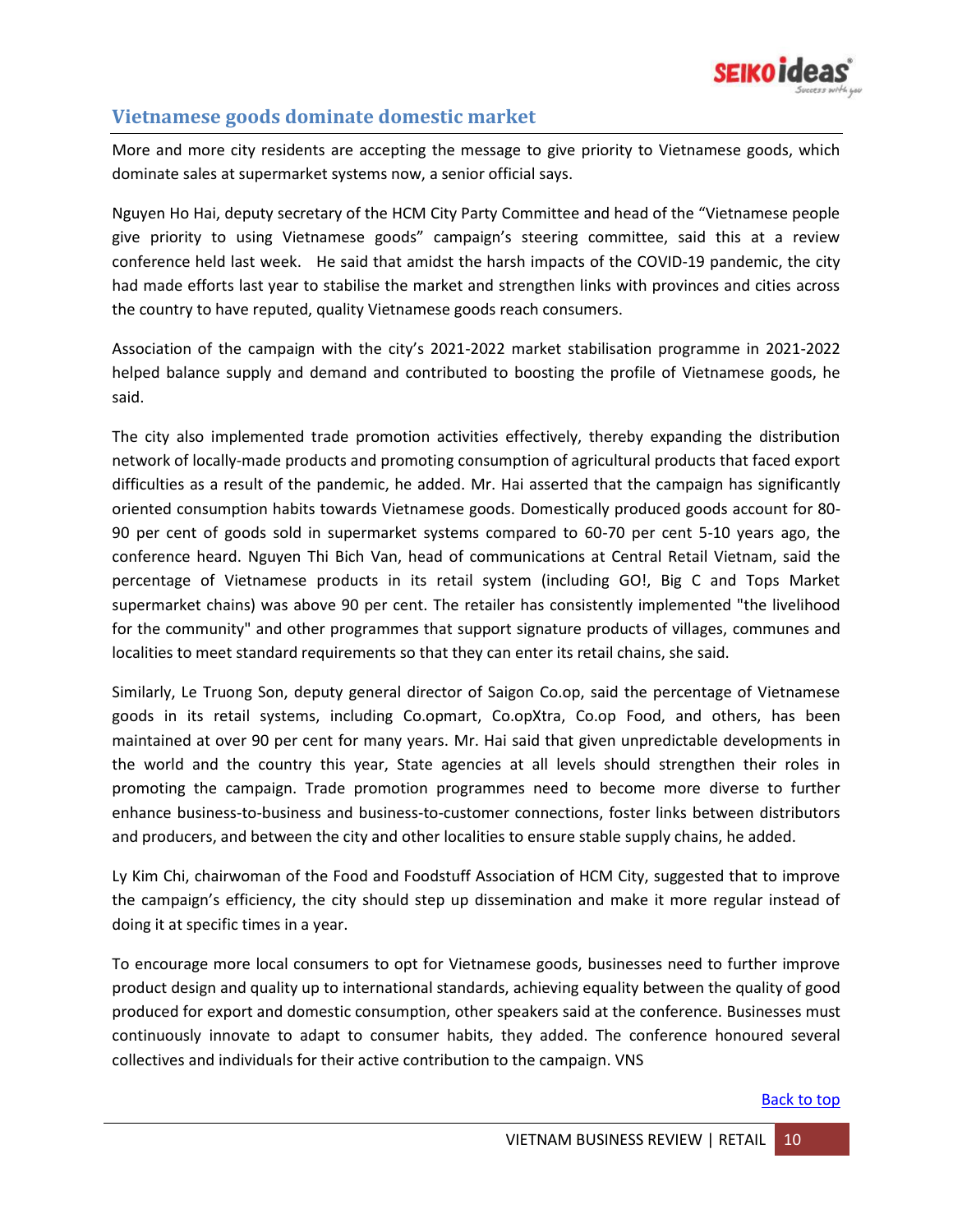

## <span id="page-10-0"></span>**LOGISTICS**

#### <span id="page-10-1"></span>**Vietnamese logistics firms neglect information security**

A recent survey by the Vietnam Logistics Research and Development Institute (VLI) shows that Vietnamese businesses do not pay much attention to the information security of online platforms.



Only 5.26 per cent of businesses believe that security neglect hinders the digital transformation process of enterprises.

The survey also shows that 38.24 per cent of logistics enterprises believe that COVID-19 has formed a need for digital transformation, while 42.65 per cent of enterprises believe that the impact of COVID-19 is changing the needs of customers, such as using more electronic transactions and e-commerce delivery

services.

In addition, other trends have been formed, such as changing the concept of logistics business operation and the ability to work remotely.

Enterprises participating in the survey showed an interest in the important role of digital transformation. However, the process generates many difficulties and barriers, such as technical compatibility between their businesses and partners in the logistics service chain (44.74 per cent), limited funding and human resources (42.11 per cent).

Nearly 40 per cent said that they had not yet found the right conversion technology, and 28.95 per cent wondered how to spend appropriate investment and how to start the process.

Moreover, converting a huge amount of existing information to a digital platform was also an obstacle for 15.97 per cent of businesses.

Meanwhile, logistics businesses do not pay attention to the information security of online platforms, and only 5.26 per cent of businesses think that this is an obstacle to the transformation process of enterprises.

The survey results show that to promote a strong digital transformation, it is necessary to closely cooperate with logistics enterprises in the whole service chain network to make the right decisions in choosing the right application or platform.

Digital transformation depends a lot on the mindset of business leaders and must be seen as a strategy for businesses including small and medium enterprises, said VLI.

Logistics businesses have the characteristics of operating with a large amount of data (big data), the number of orders can be from a few hundred thousand to a million orders per day, and the need for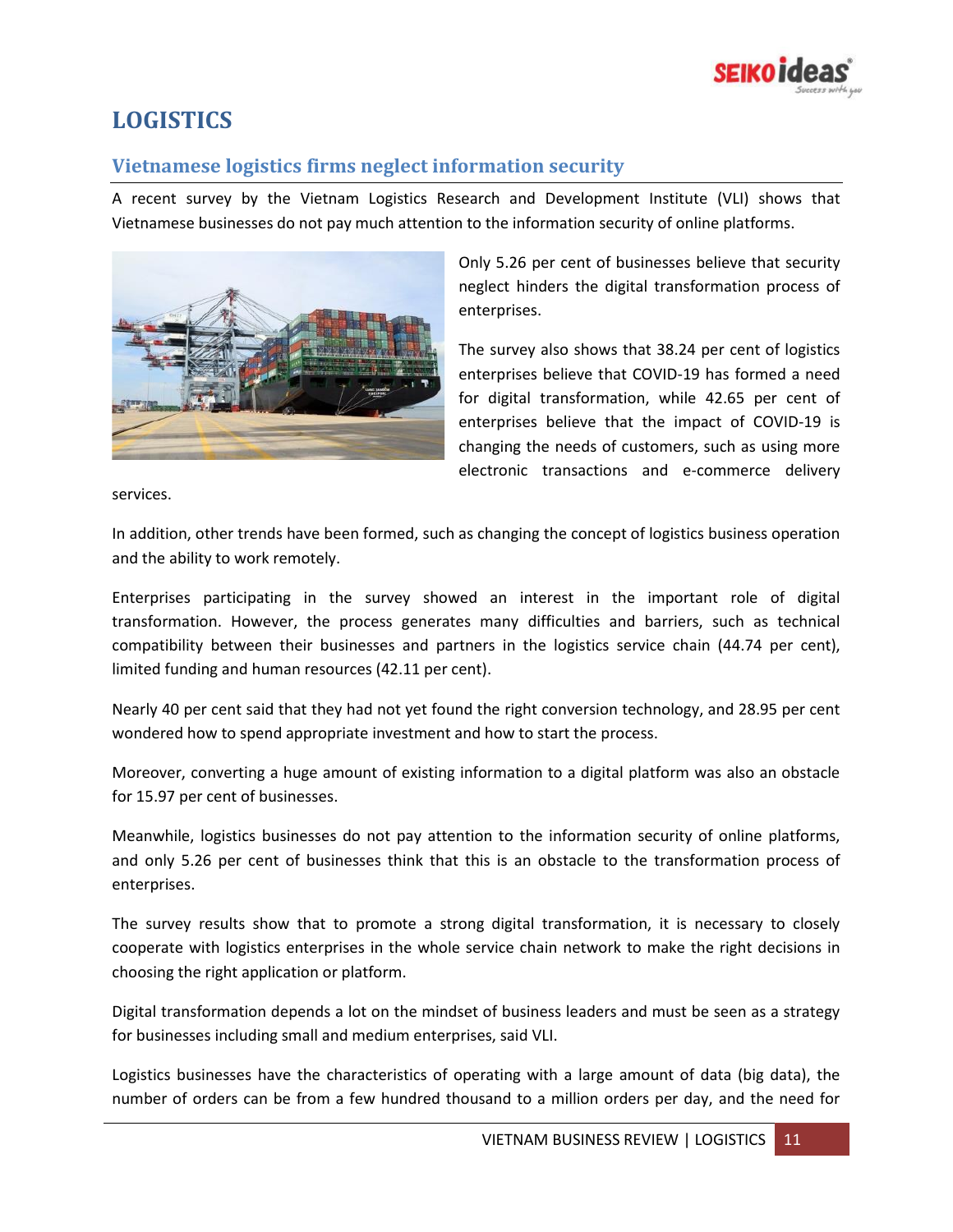

digital transformation becomes a matter of urgency and a prerequisite for the performance of the activity.

It is worth noting that although there are many difficulties affecting the application of information technology and the digital transformation of Vietnamese logistics enterprises, businesses have made great efforts to invest in and apply the information technology needed.

Specifically, 75 per cent of businesses are using FMS (forwarding management software); 63.89 per cent of enterprises are using OMS (order management software) and WMS (warehouse management software); and 61.11 per cent of businesses are using TMS (transportation management software).

Applications that can optimise operations such as VRP (vehicle routing system); or AS/RS (automatic picking and storage system); and automatic guided vehicles are used by few enterprises, 19.4 per cent, 16.67 per cent and 11.11 per cent, respectively.

The application of drone technology has not been used at all, but 11.11 per cent of Vietnamese logistics enterprises plan to use it in the future. VNS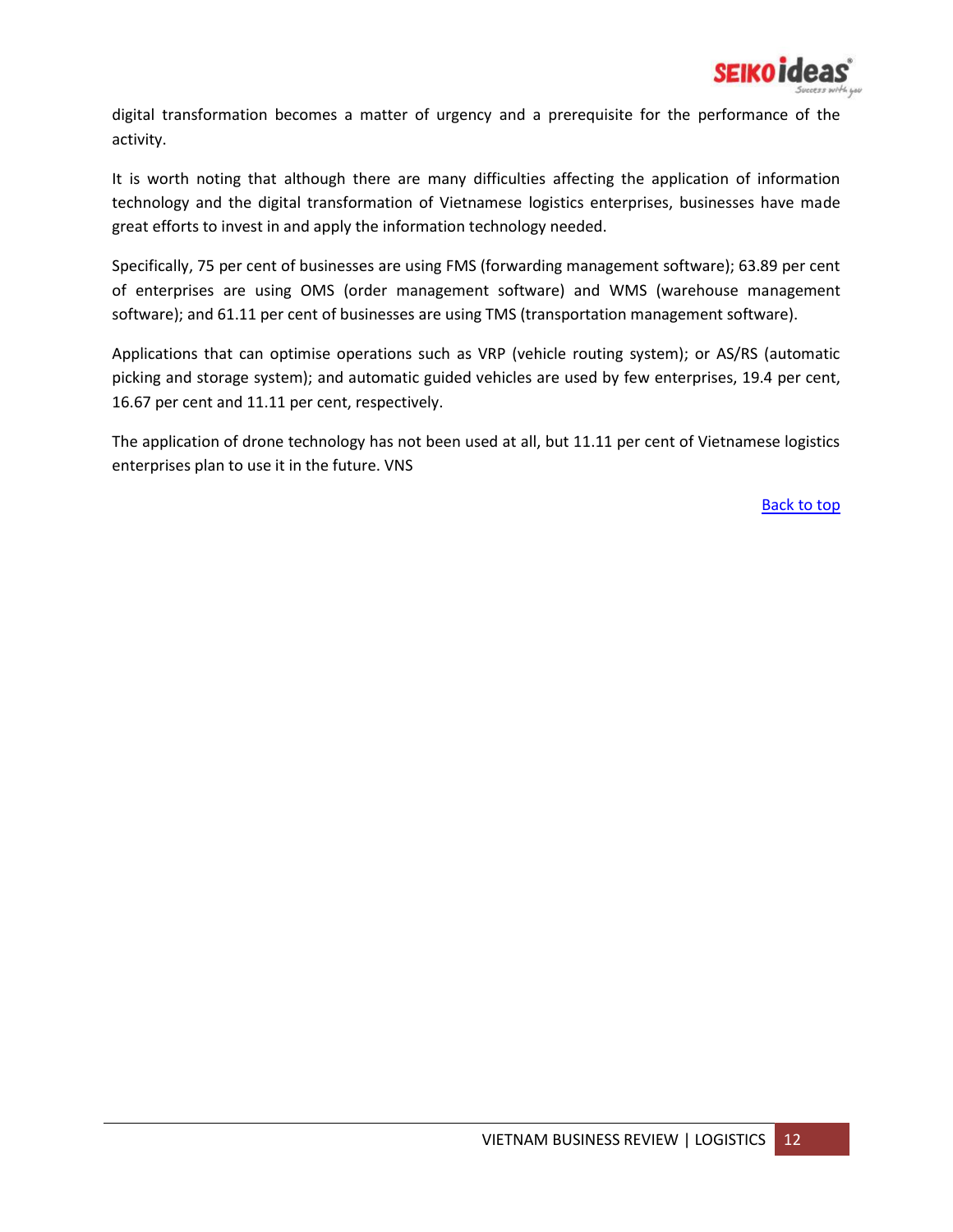

## <span id="page-12-0"></span>**INVESTMENT**

#### <span id="page-12-1"></span>**U.S. investors poured more than US\$10 billion into Vietnam**

U.S. firms have so far registered a total of US\$10.47 billion for 1,160 investment projects in Vietnam. A Ministry of Planning and Investment report said U.S. investors pledged over US\$147 million in 24 new projects and eight operational projects in the first fourth months of the year.



U.S. firms also conducted 59 transactions to contribute capital to and acquire shares in local firms with a total of US\$22.4 million in the fourmonth period.

In total, the United States committed nearly US\$170 million to Vietnam in January-April, ranking ninth among the 72 countries and territories investing in the country, following Singapore, South Korea, Denmark, China and Japan.

According to analysts, the figure does not reflect the full picture of U.S. investment in Vietnam as many American investors are doing business in Vietnam via a third country, so they are taken into account.

The foreign investment outlook in the first four months of the year was positive. Regardless of the difficulties caused by the Covid-19 pandemic, many major U.S. firms, such as P&G, Coca Cola, Apple, Google and Intel, have announced their investments in Vietnam, both directly and through their partners.

After social distancing measures were lifted in HCMC last year, U.S. firms have been more optimistic about Vietnam's prospects.

According to a survey of the American Chamber of Commerce in Vietnam issued in November last year, nearly 80% of members of the chamber were upbeat about the medium- and long-term prospects of Vietnam and they were planning to expand their investment in the country.

At conferences on investment, representatives of U.S. firms said the Vietnamese Government's ceaseless improvement of the business environment and removal of difficulties facing investors would encourage them to invest further in the country.

The long-term outlook of Vietnam remains the main factor to retain foreign investors, including U.S ones. Saigontimes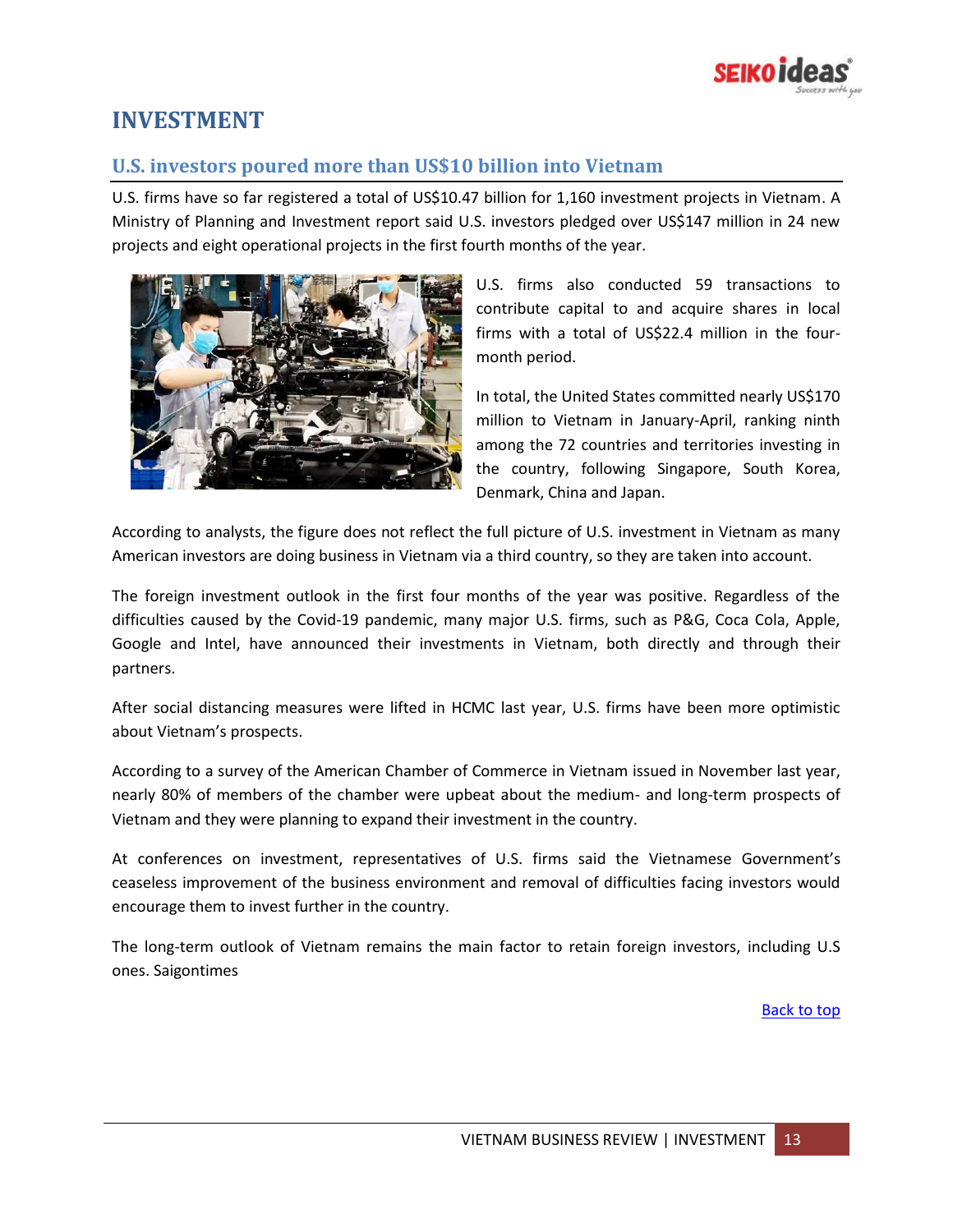

#### <span id="page-13-0"></span>**High-quality FDI projects drive recovery of real estate market**

Vietnam's policy of opting for high-quality FDI projects has started yielding strong results despite the severe impacts of Covid-19 on the global economy, said Vice Minister of Construction Nguyen Van Sinh.



Sinh made the comments while introducing the ministry's January-March report on the real estate market recently. He said Vietnam remains an attractive and safe investment destination for multinationals, especially in industrial properties.

The strong return of foreign direct investment (FDI) into the real estate market in the first quarter of 2022 has been a positive factor in supporting its recovery in the-post pandemic period.

The January-March period saw the strong inflows of FDI into industrial parks. In late February, Framas Group, a German company that specializes in the manufacturing of injection molding machines, signed a 10-year contract to lease a ready-built factory area of 20,000 square meters in KTG Industrial Nhon Trach 2, Dong Nai Province.

The authorities of the southern province Binh Duong in mid-March awarded an investment license for LEGO (Denmark) to build a toy manufacturing plant worth US\$1.3 billion, while BW Industrial Development acquired the 74,000-square-meter DEEP C Industrial Park from Bac Tien Phong Industrial Park, Quang Ninh Province.

The return of foreign investors helped lift the occupancy rate in industrial parks in the North to 80% during the first quarter of 2022, with the land rental fees of around \$109 per square meter, up 9.2% year-on-year.

In the south, the occupancy rate stood at around 85% with rental fees of \$120 per square meter, up 9%.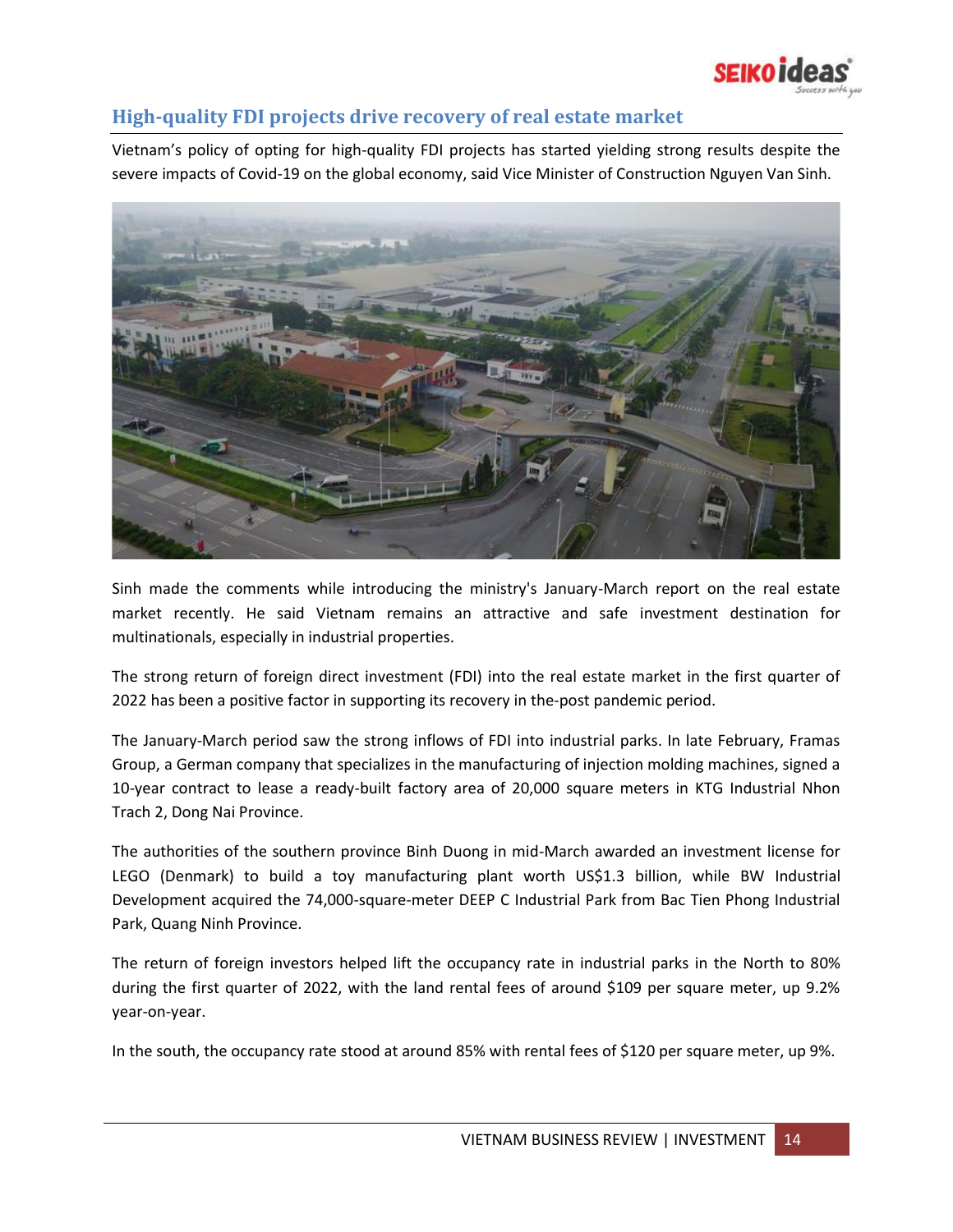

Insiders said that the Government's decision to reopen the economy was key to keeping a strong inflow of FDI into economic sectors.

Data from the Ministry of Construction revealed total FDI commitments to Vietnam reached nearly \$9 billion in the first three months, in which the real estate market ranked second among the sectors behind manufacturing and processing with \$2.7 billion, accounting for 30.3% of total capital and up 213% year-on-year.

Since early 2021, the shift in investment flows from China to Vietnam amid the Covid-19 impacts, coupled with a series of free trade agreements (FTAs) in place, has led to high demand for industrial properties. In this context, new industrial parks are being built across provinces/cities to meet the growing demand from domestic and foreign investors.

In Hanoi, the municipal People's Committee has signed a decision to build two to five new industrial parks in the 2021-2025 period, including those in Soc Son, Dong Anh, Bac Thuong Tin, Phu Nghia, and Phung Hiep. The Bac Ninh authorities have also pushed for the construction of Que Vo II and Gia Binh industrial parks. In Quang Tri province, the projects on Quang Tri and Trieu Phu IPs are being accelerated while Long Duc 3 and Bau Can IPs are expected to be completed in Dong Nai Province soon.

While there is strong interest in Vietnam's industrial parks, there remain concerns over the existing IP model, which requires further modification to better adapt to the current situation. Former director of the Foreign Investment Agency under the Ministry of Planning and Investment Phan Huu Thang said the majority of areas for rental are for production, rather than for logistics and other supporting facilities.

"Cumbersome administrative procedures continue to be a hindrance for investors, for which greater efforts are required to ensure a more transparent and convenient environment to lure more investment capital into Vietnam," Thang said, referring to fierce competition from regional countries for global FDI.

Meanwhile, an insufficient infrastructure system could also affect investors' decisions to invest. A report from the Ministry of Planning and Investment (MPI) noted that 16% of foreign-invested companies have moved orders to other countries, and 18% are considering this option.

"Vietnam should promote a new industrial park model with a focus on modern and environmentally friendly technology," the MPI's report noted. "It is essential for Vietnam to avoid developing industrial parks purely for the objective of utilizing land resources," said the ministry. Hanoitimes